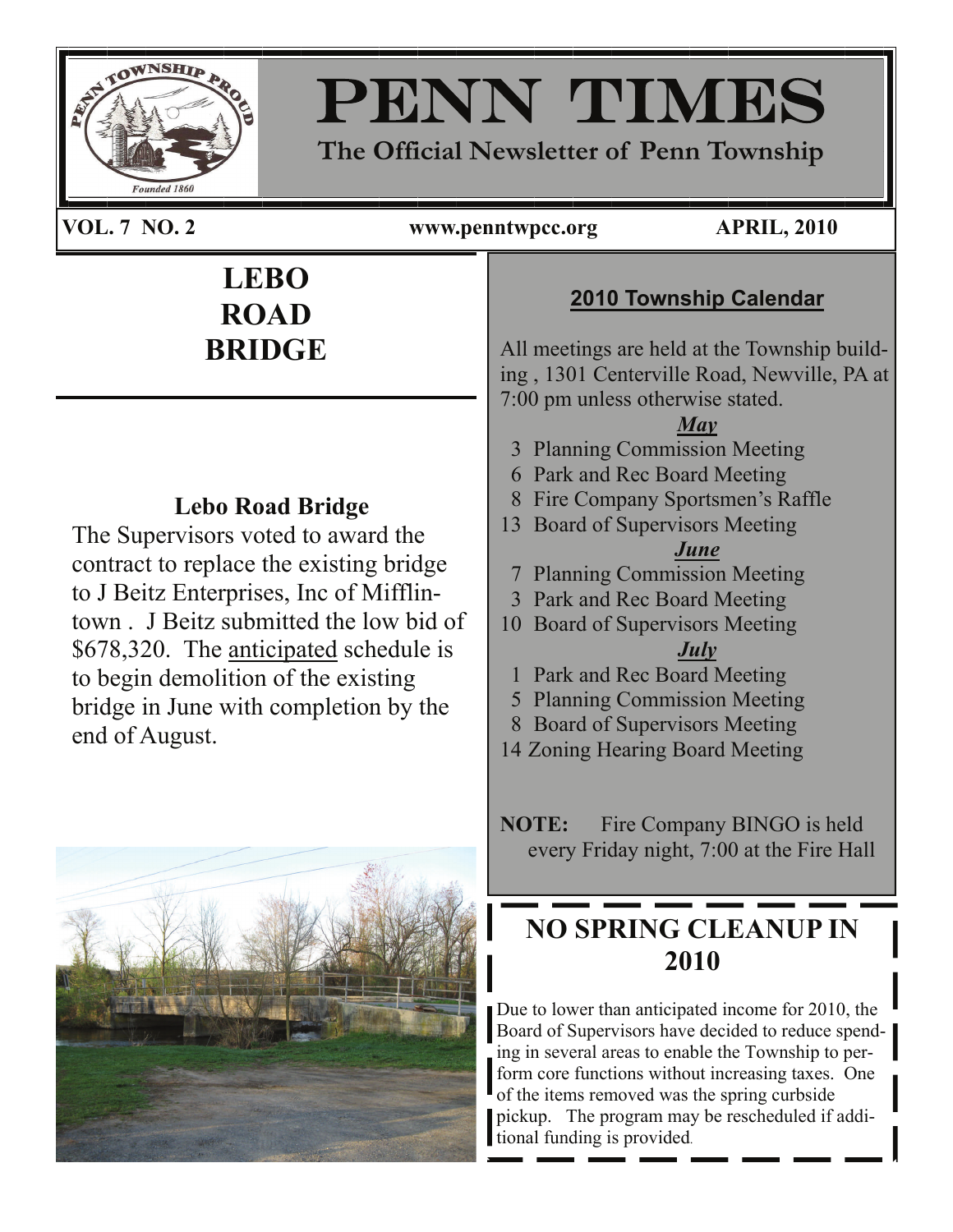### *Zoning Hearing Board*

Holbert Myers, Chair Todd Vogelsong, Vice-Chair Matthew Farkas Linwood Clippinger, Voting Alternate Richard Mislitsky, Solicitor

*Planning Commission* Fred Leeds - Chair George Rohrs – Vice-Chair Marcia Leeds - Secretary Gary Cribbs Victor Barrick Kathleen Shirey Ron Tritt Richard Mislitsky, Solicitor

### *Parks & Recreation Board*

Daniel Mell, Chairman Pat Walker, Vice-Chairman Susan Whitesel, Secretary Evelyn Swartz Max Klein

*Fire Company Executive Officers* John Wardle– President 776-7266

Tim Knepp, Sr. – Vice President Wayne Hockensmith – Treasurer Secretary Pat Sangialosi-Assistant Secretary Cindia Whistler– Financial Secretary John Wardle Jr-Chaplain

### *Fire Company Line Officers*

Chris Alleman – Fire Chief – 226-0636 Robert Kough, Jr. – Deputy Chief Assistant Chief Doug Stum - Captain Ryan Finkey - Lieutenant Tim Knepp, Sr. – EMS Captain Westly Gingrich - EMS Lieutenant *Fire Company Auxiliary* 

Anna Group – President

Evie Seiders – Vice President Mary Wert – Secretary Joyce Wardle – Assistant Secretary Marcia Leeds – Treasurer Kay Kann – Financial Secretary Cindia Whisler - Facility Contact

Erma Dingle - Chaplain

### *Fire/Police Members*

Robert Kough, Sr., Captain Bob Alleman, Lieutenant Amos Seiders, Sergeant Art Danner Wayne Hockensmith Jim Sheaffer Ricky Stitt Ron Tritt Ira Wagner John J. Wardle, Jr. Dennis McGarry Michael Young *Emergency Management Coordinator*  Robert Kough, Jr. – 226-6537 Ernie Beecher, Assistant *Codes Enforcement Officer*  Fred Leeds Tim Knepp Sr—Assistant *Vacancy Board*  J. Michael Ickes, Chair

*Loan Grant Coordinator* 

### **Penn Township Personnel Board of Supervisors**

### *January 2010:*

- Approved a contract with Dominion Energy for electrical service for the municipal building. Savings should be \$310.00 for the year.
- Approved a 180-day extension for the Lee Ulsh property clean up.
- Approved a modification to all applicable ordinances and resolutions to change all terms of the Zoning/Hearing Board and the Park and Rec Board to end on December 31 of the year of the end of their terms.
- Approved a reduction in members of the Park and Rec Board from 7 members to 5.
- Approved the resignation of John Wardle from the Park and Rec Board.
- Re-appointed Gary Cribbs and Kathy Shirey to the Planning Commission.
- Approved the burning of all 2002 non-permanent files.

### *February 2010:*

- Appointed Dan Mell and Evelyn Swartz to the Park and Rec Board.
- Re-appointed Bert Myers to the Zoning/Hearing Board.
- Awarded the Citizen of the Year award to Kim Klinger for her work on the development and continued support of the township website.

### *March 2010:*

- Awarded the contract for the construction of the Lebo Road bridge to J Beitz Enterprises, Inc for \$678,320.00. Construction is scheduled for completion on September 1, 2010.
- Tabled discussion of the On-lot Management Ordinance which would direct how the Township would monitor resident septic system maintenance.
- Approved changes to the Zoning Ordinance.
- Tabled a decision on groundwater testing.
- Approved a resolution for road classifications as an appendix to the Zoning ordinance.
- Approved new land development for Brewer.
- Approved new land development for South Fairview First Church of God.

The complete minutes of the Supervisors' Meetings are available, once they are approved, at the Township Building or on our NEW AND IM-PROVED website, www.penntwpcc.org.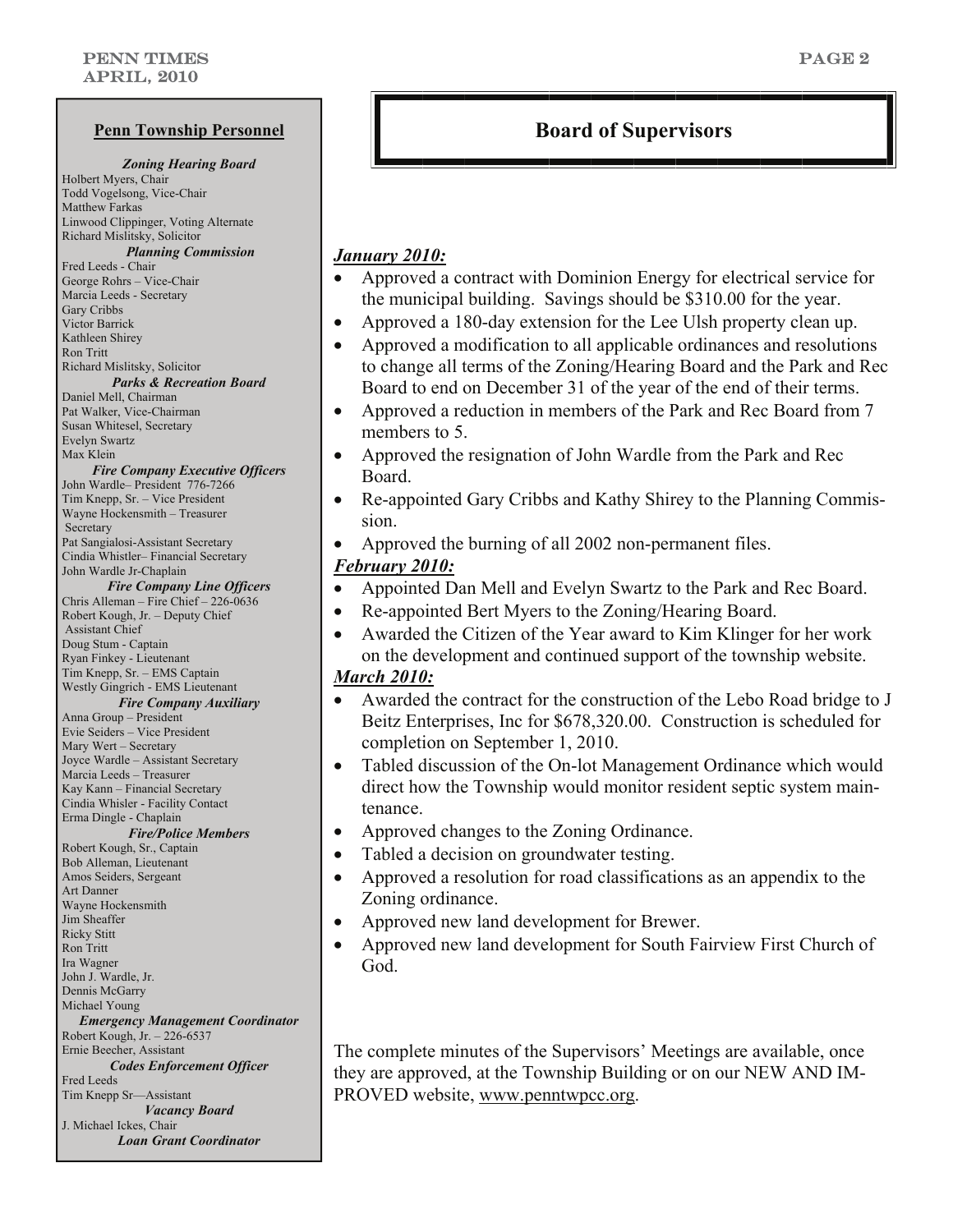## **KINGS GAP**

Kings gap Environmental Education and Training Center consists of 1,454 acres of forest on South Mountain and is operated by the Pennsylvania Department of Conservation and Natural Resources, Bureau of State Parks. The entrance is on Pine Road, one mile east of the Huntsdale fish hatchery.

The grounds are open to the public year round from 8:00 AM to sunset. Sixteen miles of hiking trails connect with three main day use areas of the center: Pine Plantation Day Use Area, Pond Day Use Area and Mansion Day Use Area.

The Center provides a wide variety of educational services to teach about the natural world and critical environmental issues. A schedule of programs is available at the Center office, which is open from 8:00 AM to 4:00 PM weekdays and weekends and evenings when a public program is scheduled, or by accessing the Kings Gap Environmental Education Center website.



**ABOUT SOUTH MOUNTAIN**  South Mountain and the area that surrounds it was created millions of years ago when the land that was derived from volcanoes and covered by oceans buckled and rose. The South Mountain section is the northern end of the Blue Ridge mountains – a narrow mountain range extending through Virginia and Maryland into Pennsylvania. This is one of the largest intact forests between Harrisburg and Washington D.C. Bordering these public lands are significant, unprotected forest and wetland tracts of high natural value.

It is estimated that 80-85 percent of the water from the mountain recharges the streams, wells and underground aquifers of the Cumberland Valley. From the mountains flow many high qualitycold water fisheries like the Yellow Breeches and the world famous Letort Springs. At the toe slopes of the mountain are many vernal pools abundant with life that act as catch basins where water can seep back into the aquifer. The South Mountain offers an abundance of outdoor recreation facilities including the 85,000 acre Michaux State Forest: Caledonia, Pine Grove Furnace and Mont Alto state parks: and the Kings Gap Environmental Education Center.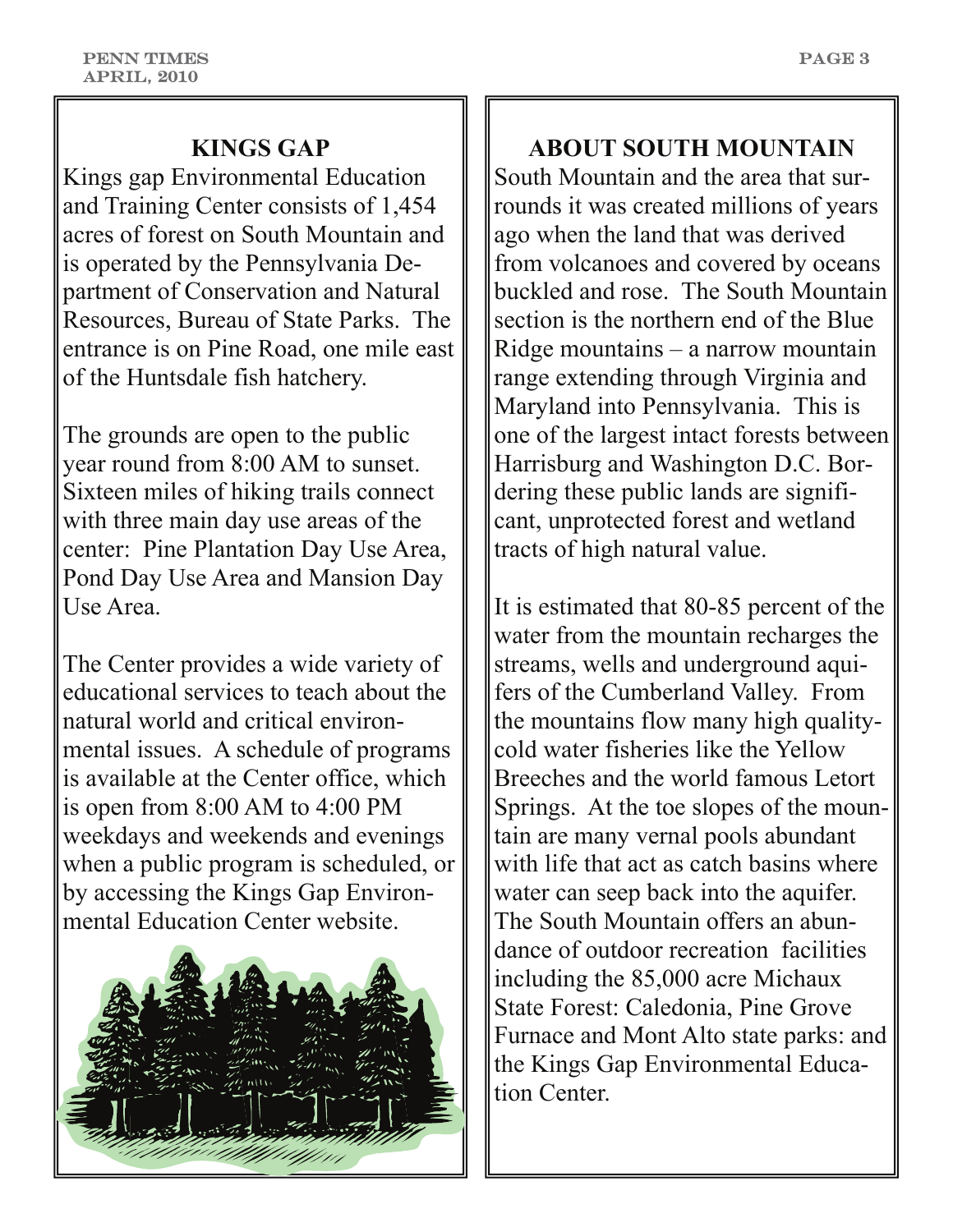# 6th Annual Randi's Race

On May 8, 2010, the **6th Annual Randi's Race: A 5K Run/Walk for Hope and Courage**  will be held at Adams Ricci Park in Enola. The 5K Run/Walk is in memory of Nancy Chavez's beloved daughter, Randi Lee Trimble, who was murdered by a hit man hired by Randi's husband in her own home in East Pennsboro Township on January 10, 2003. Born out of a tragedy and a mother's grief, **Randi's Race: A 5K Run/Walk for Hope and Courage** continues to grow and foster an increased awareness and support for victims of domestic violence.

Since its inception, Randi's Race has raised over \$148,000. The funds donated each year, whether through sponsorships, teams, and/or individual's support help victims of domestic violence reach safety. Last year DVS/CP served 1,134 victims. Funds support direct services such as the 24/7 manned hotline number for victims to call to reach emergency shelter, legal advocacy, and adult and youth counseling.

Nancy promotes **Randi's Race: A 5K Run/Walk for Hope and Courage** as a community event that has the potential to reach many individuals in our community to offer a better quality of life. Nancy's dedication to end domestic violence and empower victims to make better choices for themselves and their loved ones remains as a priority. Please join us and Senator Vance as our Honorary Chair in our support of ending Domestic Violence. Teams are encouraged.

For additional information, please log on to [www.dvscp.org](http://www.dvscp.org) and click events, or contact the Public Education office at (717) 761-5599

## WE NEED YOUR HELP! FOR THE PENN TOWNSHIP 150th ANNIVERSARY BOOK:

We are looking for information on the Social/Fraternal organizations that existed in Centerville in the early-tomid 1900s. We know Robert Beecher that there was a P.O.S. of A. Lodge, another group called the American Volunteers, and possibly an IOOF Hall. We have some information on the P.O.S. of A., but very little on the American Volunteers, and none on the IOOF.

In addition, there was an Assembly of God Church on Ritner Highway from 1957 to 1972, but the cornerstone on the building says 1903. Does anyone know what church occupied the building from 1903 to 1957?

If you have information you can share, please call David Smith at 776-9675 or Linda Piekut at 486-5452.

Thanks for your help!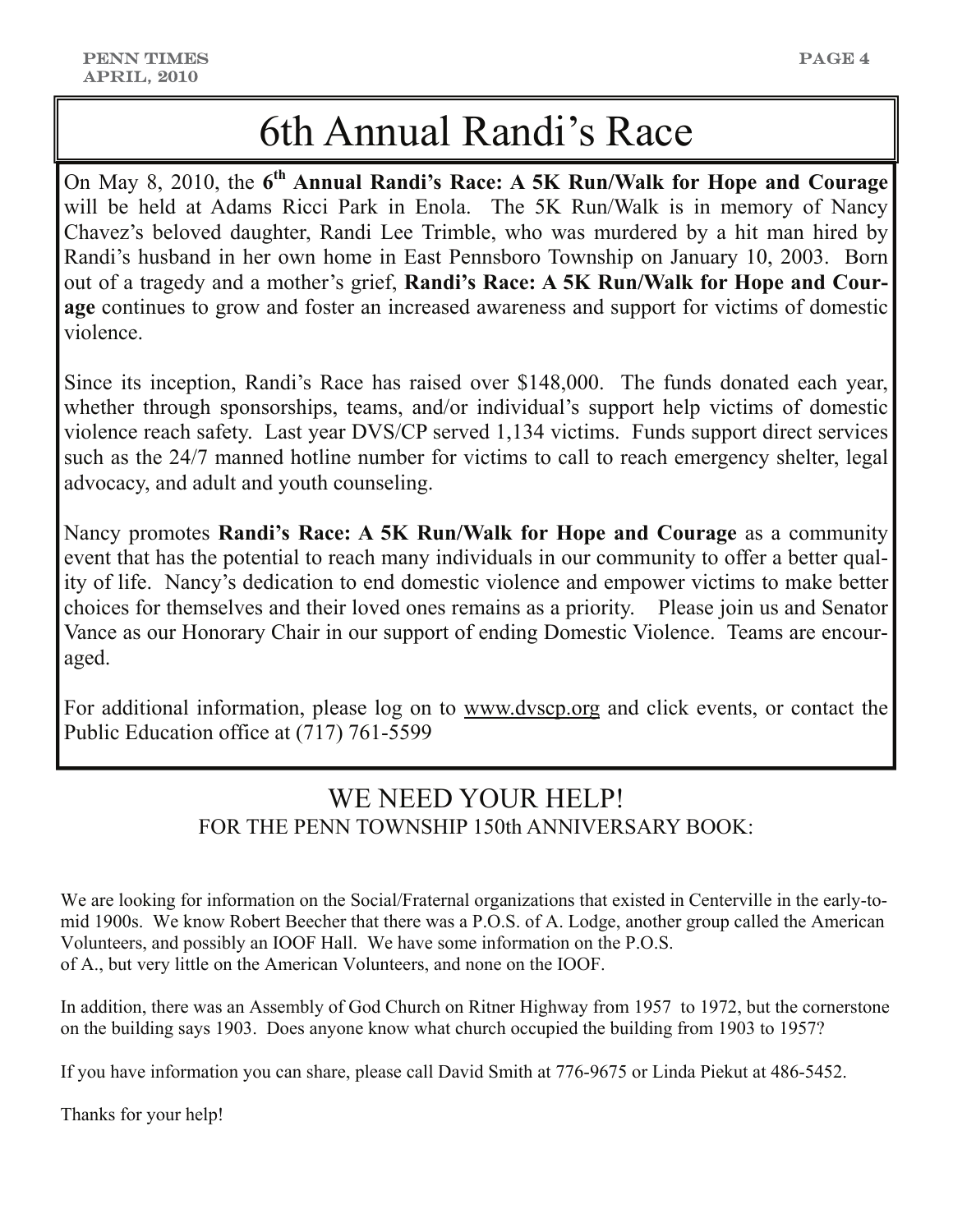# **PROJECT UPDATES**

### **Waste Hauling**

The waste hauling contract with Interstate Waste Services is in place and all residents are reminded that proper waste disposal is the responsibility of each person to protect our environment. If anyone has a question or would like to sign up for curbside pickup or modify their contract, please call the Township Office during normal working hours.

### **RECYCLING**

The recycling bins located at the township building have seen heavy traffic as local residents Thomas McCarty drop off their recyclable materials. Since the installation of the bins on August 30 approximately 31 tons of material have been recycled, reducing the amount of trash taken to the landfill and also requiring less raw materials for manufacture of new products. A list of acceptable recy-



clable items is available at the sign located at the entrance to the recycling bins and also on the Penn Township website. If you

have questions concerning where to dispose motor oil and other automobile products; household products such as pesticides and fertilizers and pool chemicals; and large appliances and electronic devices please access the Cumberland County Recycling and Waste Authority on the web at<http://www.ccpa.net>. Click on Services, then Recycling & Waste Authority, then Cumberland FAQ's.

### **Road Master Report**

The township used 150 tons of salt this year compared to the 225 tons last year.

The road crew will be doing tree trimming slow down and be aware of what's happening on the roads.

There will not be a lot of road repair due to the liquid fuel money being less this year. Once the Lebo Bridge is done, there may be money left over for road repair.

### **Find Your Name**

**The names of two Township residents, selected randomly from township records, are "hidden" out of context somewhere in this newsletter. Find your name and we will treat you to a \$20 gift certificate to Saylor's Market in Newville. If you find your name, claim the reward by stopping by the Township office before May 31, 2010. Our thanks to Curt Saylor for his donation to the newsletter.**

### **Newsletter Advertising**

The PENN TIMES is published quarterly (January, April, July, and October), and offers area businesses the opportunity to advertise their businesses to all of the residents of the township. Advertisements may be changed to fit the seasons. Seasonal businesses may choose to advertise in the issue that is closest to their peak season.

 The following are the prices for advertising in the 2009 PENN TIMES:

| <b>Size</b>                   | Cost/Issue | $C_0 s t /$ |
|-------------------------------|------------|-------------|
| Year                          |            |             |
| 1/8 Page (Business Card) \$50 |            | \$175       |
| $\frac{1}{4}$ Page            | \$100      | \$350       |
| $\frac{1}{2}$ Page            | \$200      | \$700       |
| Full Page                     | \$400      | \$1400      |

Contact the township office at 486-3104 to reserve your space. You must provide the camera-ready artwork. Advertising for the July issue is due by June 30th.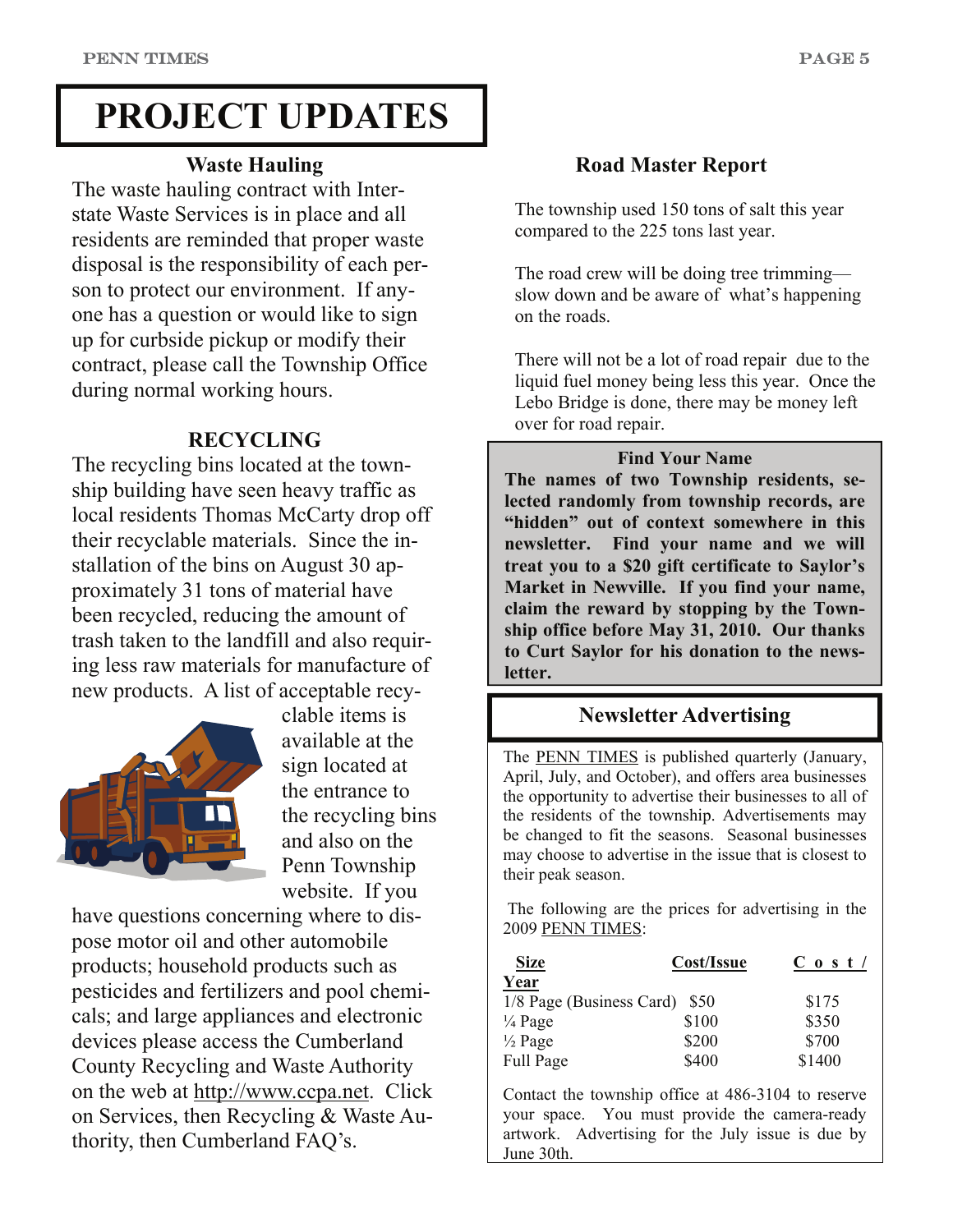## **2009 Citizen of the Year Award**

At the February 11, 2010 Board of Supervisors meeting, Kim Klinger was named Citizen of the Year for 2009.

Kim has been involved in the development and maintenance of the Township website since the beginning in 2004. She took the time from her schedule to attend the training classes in both the old and new website tools and was active in choosing the new website development company. She is still involved in maintaining the information on the website for the township.

The Supervisors appreciate all the time and effort that Kim has put into keeping the website updated so our residents are aware of the current events and changes in our township.





### **Dear Residents of Penn Township:**

 Welcome spring, after a long snowy winter. Please be careful with outdoor burning, this the season for brush and mountain fires. When burning it is a good idea to call county control to alert them. This way if someone calls a fire in we are aware. Please be sure to keep fires a safe distance from buildings.

 Did you recently check your smoke detectors with the time change? Do you need a new one? We still have several smoke detectors from ABC 27 News and a grant program. We would be happy to install one for you, call the Fire Chief, Chris Alleman. Also, it is important to have an emergency escape plan in case a fire would ever occur.

 A Big 100 years of Scouting event is planned for the weekend of May 14-16. Stop by we are expecting several hundred Boy and Cub Scouts. Food will be available for lunch on Saturday. Did you know the fire company is the sponsoring organization for both the Boy and Cub scouts of 185.

Would you like a ticket for the sportsman raffle on May 8th? Tickets can be purchased now.

**Thank you for your continued support at our raffles, bingo and annual fair.** 

Yours in Service,

John Wardle—President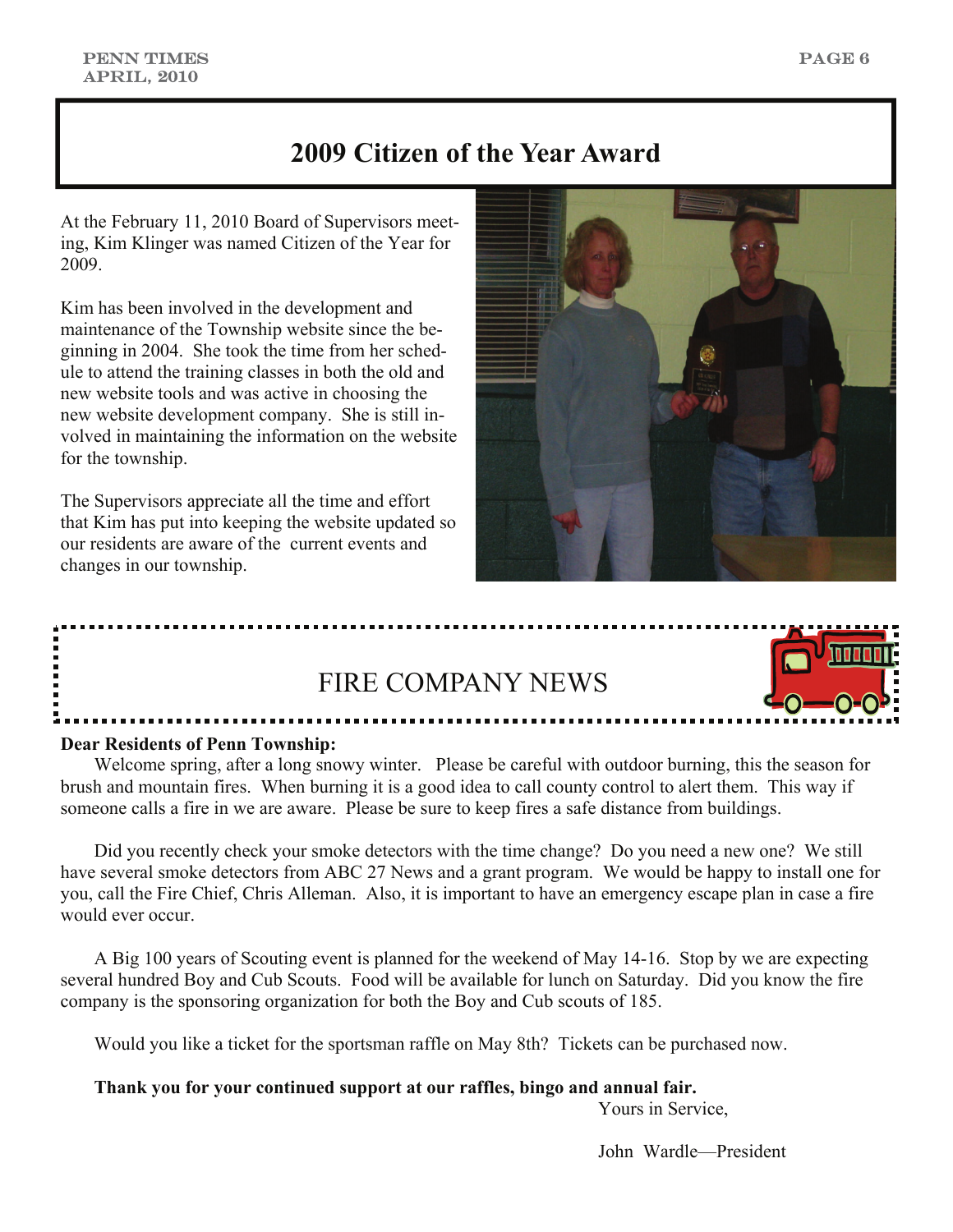# **100th Anniversary Spring Camporee**

The Boy Scouts of America will be celebrating their 100th Anniversary Spring Camporee May 14, 15, and 16, 2010 at Penn Township Fire Company Grounds, Cumberland County. (1 mile west of Kings Gap State Park) All Scouts and Scouters from each and every District are welcome. Show what your troop can do to celebrate 100 years of Scouting in Keystone Area Council.

This will be a fun filled weekend of scouting Skills, Fellowship and Scout Run Campfire for the whole council. Troops and Crew are invited to show the Council what you do best. Troops are asked to put displays, interactive presentations, or demonstrations that will be judged with awards presented at the campfire. Scouts can tour the event, participate in games and enjoy the day.

| <b>HIGH ADVENTURE</b>         | Hiking, camping, high adventure, canoe-<br>ing, boating, climbing             |
|-------------------------------|-------------------------------------------------------------------------------|
| <b>PIONEERING</b>             | Built on site towers, bridges, etc.                                           |
| <b>EMERGENCY PREPAREDNESS</b> | First-aid, safety, disaster readiness                                         |
| <b>100 YEARS OF SCOUTING</b>  | Any/all memorabilia dedicated to scout-<br>ing, old uniforms, patches, skills |
| <b>FUTURE OF SCOUTING</b>     | What will scouting look like in the future?                                   |
| <b>CRAFTS</b>                 | Build it, display it, Teach others to do it!                                  |
| <b>FUN IN SCOUTING</b>        | Games and outdoor fun                                                         |

**For more information and registration, please visit www.keystonebsa.org.** 



### **Eagle Scout Project**

Mike Sweger of Troop 185 is finalizing his Eagle Scout Project at Centerville Community Park and will be selling trees to cover his expenses for the project. Trees for sale are 2' Red Maple (Acer) for \$15.00, 18" White Dogwood (Floridia) for \$10.00 and 2' White Dogwood (Kousa) for \$15.00. To reserve your trees call 776-4637.

### **CAN YOUR HOME BE EASILY IDENTIFIED BY EMERGENCY VEHICLES??**

There is a Township Ordinance that requires all homes to have the street number four inches high so that emergency vehicles can easily find your home. These street numbers are available for only \$10 from Bob Kough, 385-2179. This is not-for-profit, and Bob does this as a favor to the fire department.